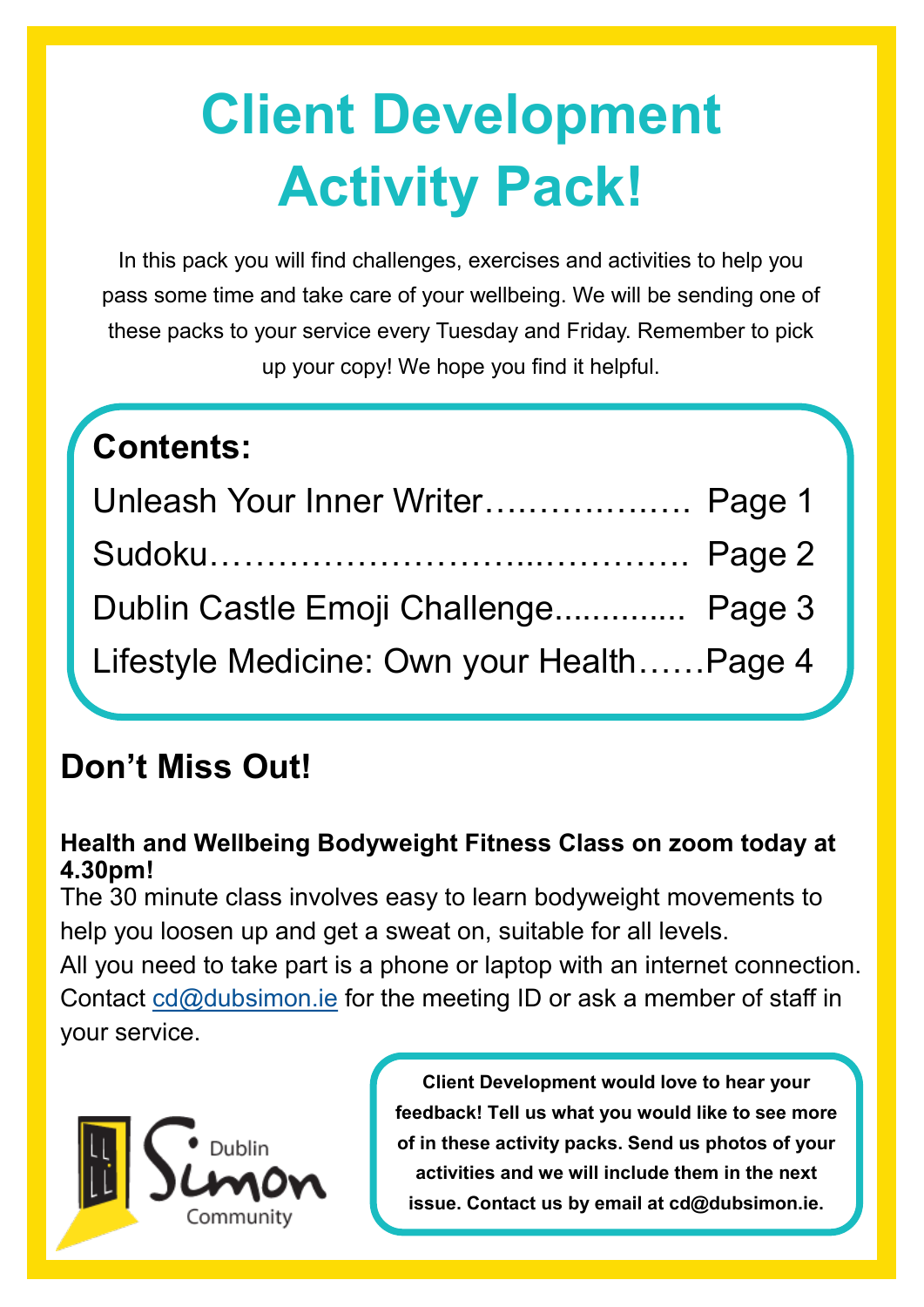### **Unleash Your Inner Writer!**

The idea of writing something from scratch can be daunting, even for experienced writers. Today we are sharing a creative writing prompt with you because we know that sometimes, getting started can be the hardest part. Read the prompt below and start writing down some ideas, next thing you know you might have written a poem or even a short story!

**Where That Place Used to Be**: **Think of a place you went to when you were younger but it is no longer there or you haven't been able to visit it for many years. Capture your feelings about this in your writing.**

**\_\_\_\_\_\_\_\_\_\_\_\_\_\_\_\_\_\_\_\_\_\_\_\_\_\_\_\_\_\_\_\_\_\_\_\_\_\_\_\_\_\_\_\_\_\_\_\_\_\_\_\_\_\_\_\_\_\_\_\_\_\_\_\_\_\_**

**\_\_\_\_\_\_\_\_\_\_\_\_\_\_\_\_\_\_\_\_\_\_\_\_\_\_\_\_\_\_\_\_\_\_\_\_\_\_\_\_\_\_\_\_\_\_\_\_\_\_\_\_\_\_\_\_\_\_\_\_\_\_\_\_\_\_**

**\_\_\_\_\_\_\_\_\_\_\_\_\_\_\_\_\_\_\_\_\_\_\_\_\_\_\_\_\_\_\_\_\_\_\_\_\_\_\_\_\_\_\_\_\_\_\_\_\_\_\_\_\_\_\_\_\_\_\_\_\_\_\_\_\_\_**

**\_\_\_\_\_\_\_\_\_\_\_\_\_\_\_\_\_\_\_\_\_\_\_\_\_\_\_\_\_\_\_\_\_\_\_\_\_\_\_\_\_\_\_\_\_\_\_\_\_\_\_\_\_\_\_\_\_\_\_\_\_\_\_\_\_\_**

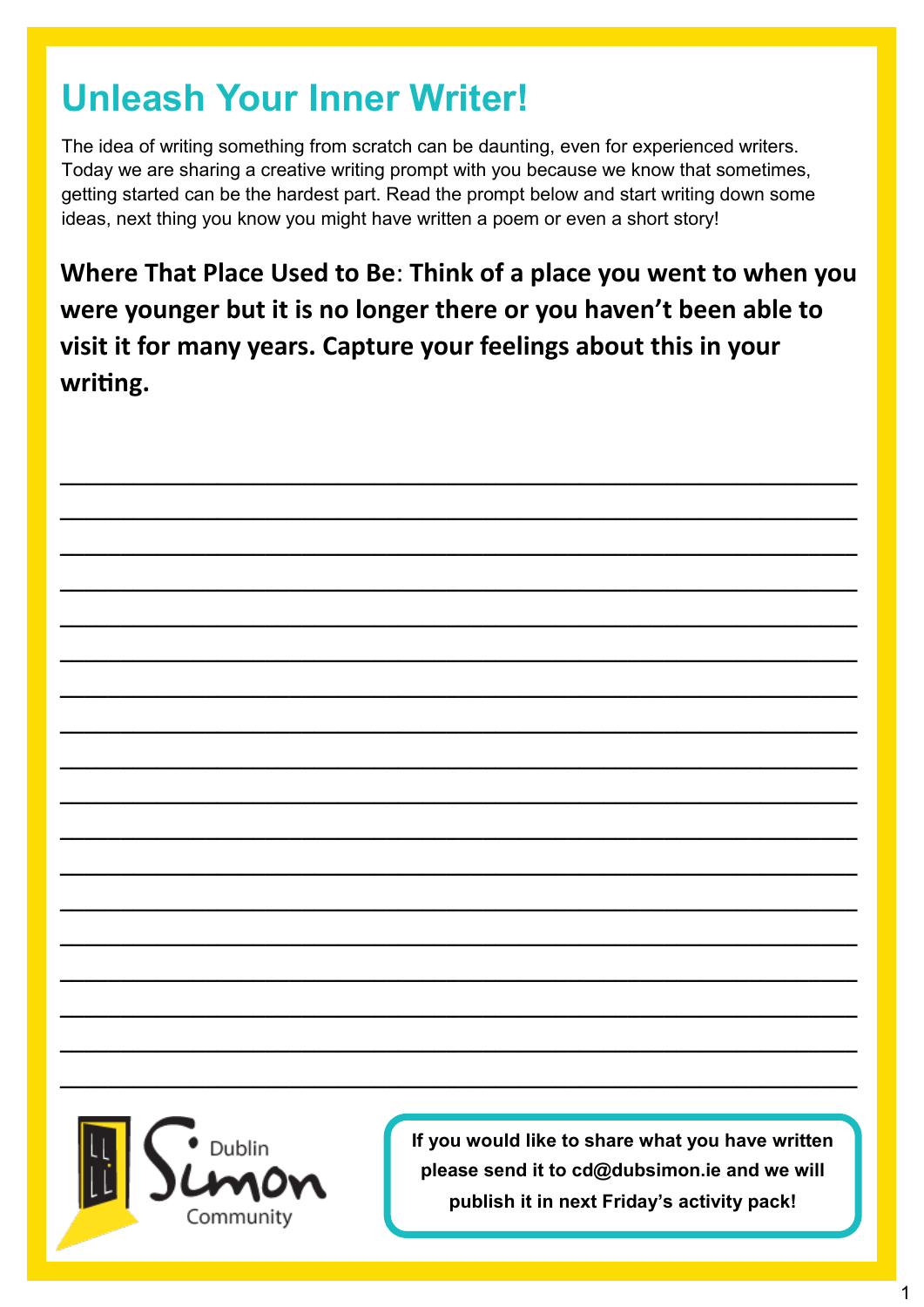# **Sudoku**

#### **Sudoku 9x9 Puzzle**

**Each row and column contains all the digits 1 to 9. Each 3x3 sub grid also contains all the digits 1 to 9.**

| 9                        |                         | $\overline{7}$          | $\mathbf 1$             | $\boldsymbol{6}$ | 3                | $\overline{2}$           |             | 8                       |
|--------------------------|-------------------------|-------------------------|-------------------------|------------------|------------------|--------------------------|-------------|-------------------------|
| $\overline{1}$           |                         | 3                       | $\overline{7}$          |                  | $\overline{2}$   | 5                        | 9           |                         |
| $\overline{\mathcal{A}}$ | $\overline{2}$          | 6                       |                         | 5                | 8                | 3                        |             | 1                       |
|                          | 9                       | 2                       | $6\phantom{a}$          |                  | $\overline{7}$   | $\overline{1}$           |             | $\overline{\mathbf{4}}$ |
|                          | $\overline{7}$          | $\overline{\mathbf{4}}$ |                         | $\mathbf 1$      | 5                |                          | 3           | 9                       |
| 5                        | 3                       |                         | $\overline{\mathbf{4}}$ | 8                | 9                | 6                        |             | $\overline{7}$          |
| 3                        | $\overline{\mathbf{4}}$ | 9                       | 8                       | $\overline{2}$   | $\overline{1}$   |                          | 6           | 5                       |
|                          |                         | 8                       |                         | $\overline{7}$   |                  | 9                        | $\mathbf 1$ | 3                       |
| $\overline{7}$           |                         | 5                       | 3                       | $\boldsymbol{9}$ | $\boldsymbol{6}$ | $\overline{\mathcal{A}}$ |             | $\overline{2}$          |

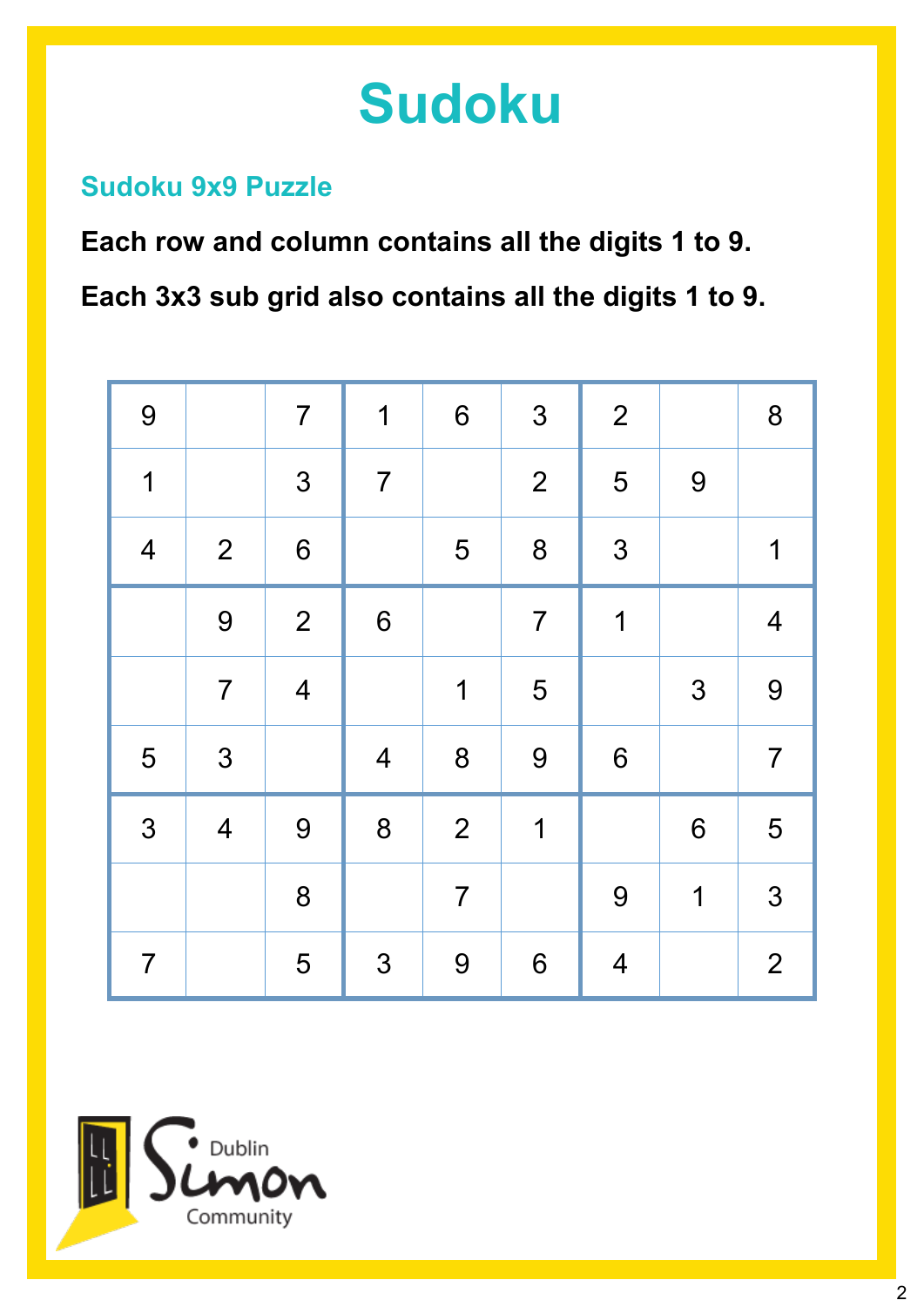# **Dublin Castle Emoji Challenge!**

**This emoji challenge has been brought to you by the Education Team in Dublin Castle. Look at the emoji's to figure out the popular Irish films! Send your answers to cd@dubsimon.ie. Good luck!**